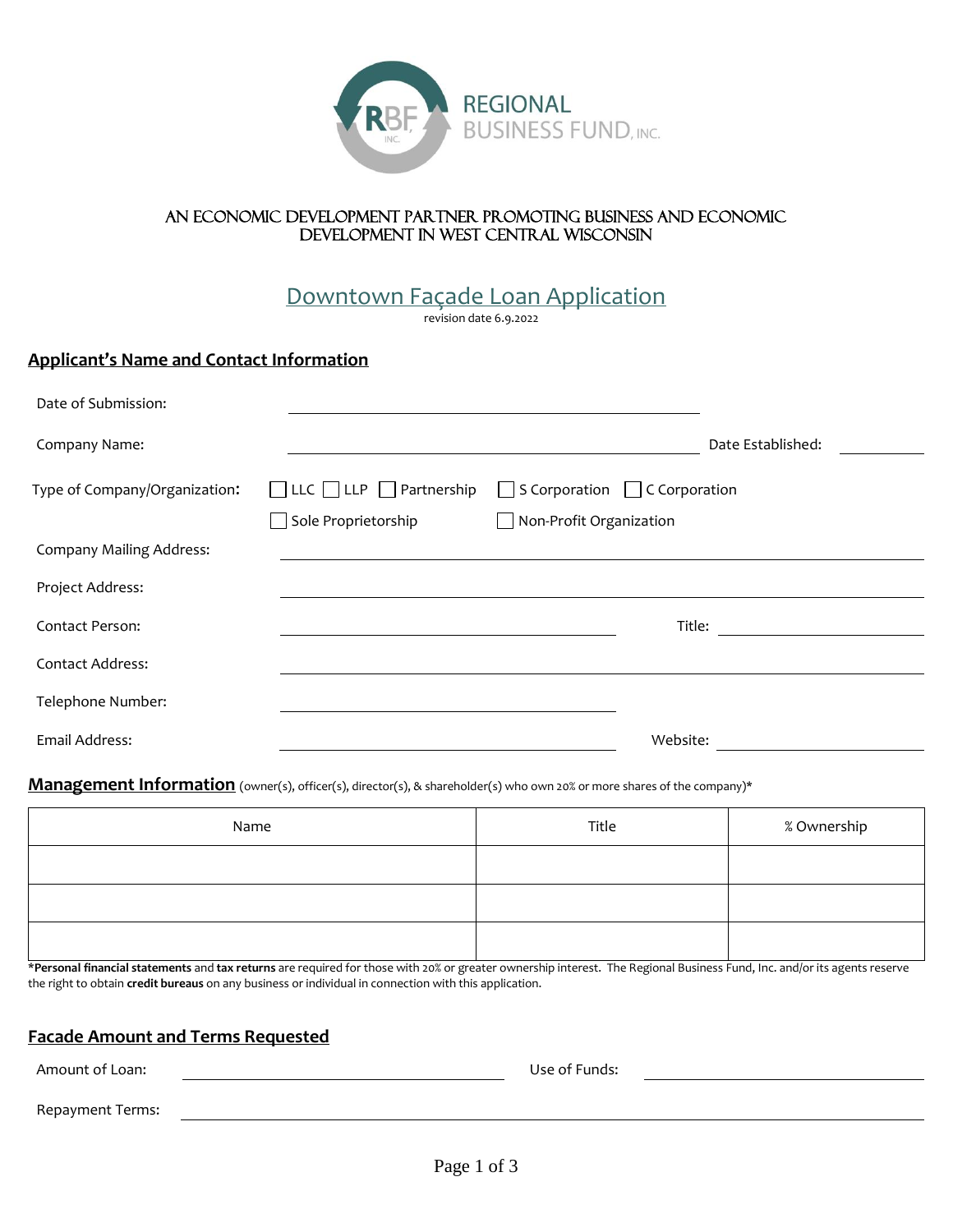# **Anticipated Uses and Sources of All Project Funds**

Sources include the loan you are requesting from the RBF, Inc. plus any other financing that will go into the project, including but not limited to bank financing and owner cash. Uses include the façade improvements and any other improvements that are above and beyond what the RBF, Inc. will be funding. The total sources must equal the total uses.

| Source(s) | Amount $(s)$ | Use(s) | Amount (\$) |
|-----------|--------------|--------|-------------|
|           |              |        |             |
|           |              |        |             |
|           |              |        |             |
| Total:    |              | Total: |             |

**THE FOLLOWING EXHIBITS MUST BE COMPLETED WHERE APPLICABLE AND INCLUDED AS PART OF YOUR APPLICATION.** *The RBF, Inc. reserves the right to request additional information above and beyond this list.* 

 $\Box$ Business tax return or balance sheet/profit and loss statements for last three fiscal years.

Scale drawing of proposed façade changes, construction schedule, proposed materials list & color samples with cost estimates.

Recent and historic photo.

- Personal financial statement and personal tax return for the past two years of principal owners (owners with 20% or More ownership).
- Most recent property tax bill.

## **Please Answer the Following Questions (**Check box that applies**)**

|                                                                                                                                                                                                                                                                                  | <b>YES</b> | <b>NO</b> |
|----------------------------------------------------------------------------------------------------------------------------------------------------------------------------------------------------------------------------------------------------------------------------------|------------|-----------|
| Has the company, any officer, subsidiary or affiliate of your company been involved in any bankruptcy or<br>insolvency proceedings in the last 36 months?<br>If yes, please provide the details as a separate exhibit.                                                           |            |           |
| Has the company, any officer, subsidiary or affiliate of your company been involved in any lawsuits in the<br>last 36 months? If yes, please provide the details as a separate exhibit.                                                                                          |            |           |
| Does the company, any officer, subsidiary or affiliate have any outstanding tax liens?                                                                                                                                                                                           |            |           |
| Does the company, owner(s), or member of Management Team have a controlling interest in other<br>businesses?<br>If yes, please provide their names and relationship with your company along with a current<br>balance sheet and income statement for each as a separate exhibit. |            |           |
| Does your company buy from, sell to, or use the services of any concern in which owner(s),<br>shareholder(s) or member(s) of the management team have a significant financial interest?<br>If yes, please provide the details as a separate exhibit.                             |            |           |
| Are any of the individuals listed under "Management" on parole or probation?<br>If yes, please provide the details as a separate exhibit.                                                                                                                                        |            |           |
| Have any of the individuals listed under "Management" been convicted of a crime?<br>If yes, please provide the details as a separate exhibit.                                                                                                                                    |            |           |